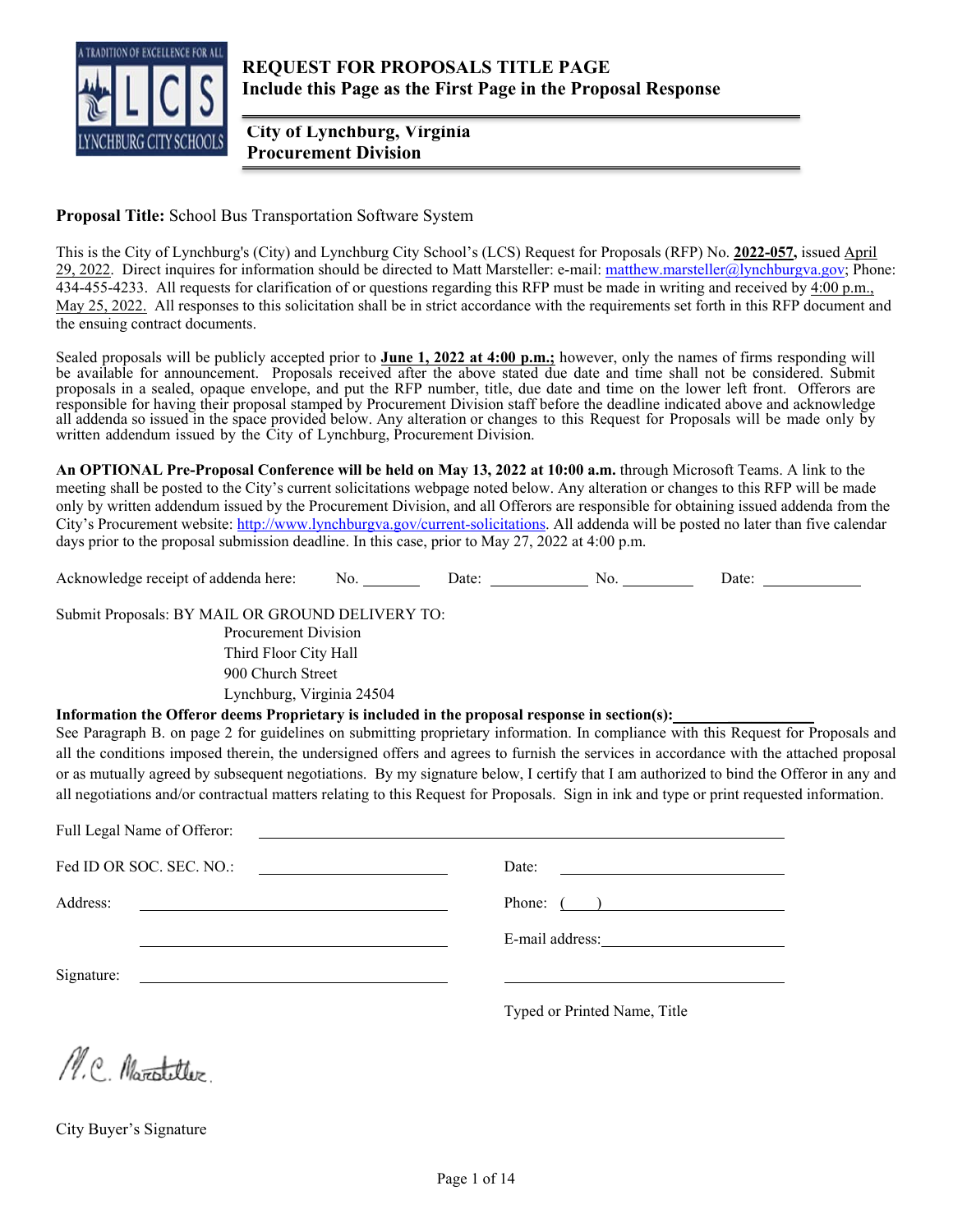## **I. SUBMISSION OF PROPOSALS**

A. One (1) original, so marked, and four (4) copies, so marked, for a total of five (5) of the proposal documents are required. In addition, submit one (1) copy of the proposal in an electronic format on a thumb drive. If a vendor's policy is to no longer use thumbdrives due to the security risk, the City will accept the electronic version of the proposal via email ONLY after the deadline for submission has passed. DO NOT send the electronic version prior to the proposal due date/time. The hard paper copies are what is required to be submitted prior to the noted proposal due date/time. The City/LCS will not assume responsibility for reproduction where an insufficient number of copies have been supplied. In any such case, the City/LCS will notify the Offeror of the deficiency and request that the appropriate number of copies be delivered within 24 hours. Failure to comply with this or other requirements of this Request for Proposal shall be grounds for the City/LCS to reject such proposals. Telegraphic or facsimile submission of proposals is not acceptable and any such proposals will not be considered. Nothing herein is intended to exclude any responsible Offeror or in any way restrain or restrict competition. All responsible Offerors are encouraged to submit Proposals. The content of the RFP and the successful Offeror's Proposal will become an integral part of the Contract, but may be modified by provision of the Contract. Offerors must be amenable to inclusion in a Contract any information, exclusive of that which is determined to be proprietary, provided either in response to this RFP or subsequently discussed and agreed upon during the selection/negotiation process. The information received will be considered contractual in nature, and will be used in validation and evaluation of Proposals, and in subsequent actions related to Contract execution and performance of responsibilities.

**\*\*\***FedEx, UPS, and the USPS have access to City Hall to deliver mail/packages to the Procurement Office. If vendors choose to hand deliver proposals, they can come to the Citizens First Info Center located in the First Floor Lobby of City Hall at 900 Church St. Monday – Friday from 8:30 a.m. to 5:00 p.m. A Procurement Office staff member will be contacted to retrieve the proposals and they will be timestamped upon physical receipt by the Procurement Office staff member. It is the sole responsibility of the vendor to ensure their proposal is timestamped prior to the deadline for submission. Please allow additional time to ensure this is done. As always, late proposals will not be considered.**\*\*\*** 

- B. Submission of Proprietary Information Trade secrets or proprietary information submitted by an Offeror in connection with this procurement transaction shall not be subject to public disclosure under the Virginia Freedom of Information Act; however, the Offeror must invoke the protection of this section prior to or upon submission of the data or the materials, and must identify the data or other materials to be protected and state the reason why protection is necessary. (Section 2.2-4342 F. of the Code of Virginia). **Offerors shall submit, in a separate section of the proposal, any information considered proprietary and any copyrighted material and clearly identify the information as proprietary and/or copyrighted information. Offerors may not declare their entire proposal proprietary nor may they declare proposed pricing to be proprietary.** References may be made within the body of the proposal to proprietary information; however all information contained within the body of the proposal not in the separate section labeled proprietary shall be considered Public Information.
- C. Proposals having any erasures or corrections must be initialed by the Offeror in ink.
- D. The City/LCS reserves the right to accept or reject any or all proposals, to waive informalities, and to reissue any request for proposals and to award contracts to multiple Offerors. Any contract resulting from this Request for Proposal shall not be exclusive to the Successful firm. The City/LCS reserves the right to contract with firms not party to the resultant contract for similar work if it determines this to be in their best interest. If this is a cooperative procurement, each entity referenced will award a contract in accordance with its respective independent procurement policies and procedures and as it deems will best serve its interest.
- E. By submitting a proposal, the Offeror agrees that the proposal will not be withdrawn for a period of 90 days following the due date for proposal responses.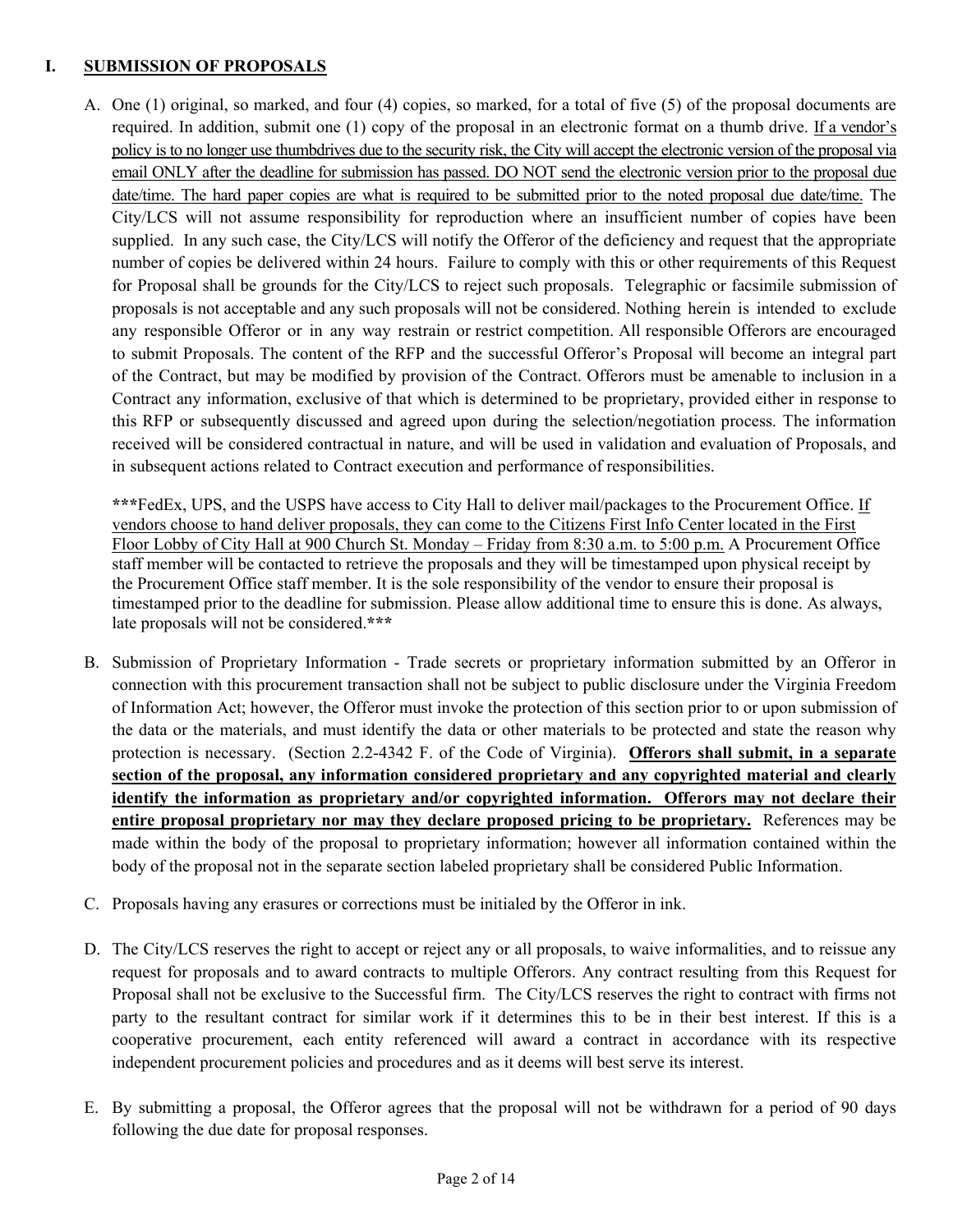- F. By submitting a proposal, the Offeror certifies that it has not combined, conspired or agreed to intentionally rig, alter or otherwise manipulate, or to cause to be rigged, altered or otherwise manipulated its proposal for the purpose of allocating purchases or sales to or among persons, raising or otherwise fixing the prices of the goods or services, or excluding other persons from dealing with the City/LCS.
- G. By submitting a proposal, the Offeror certifies that its proposal is made without collusion or fraud and that it has not offered or received any kickbacks or inducements from any other Offeror, supplier, manufacturer or subcontracting firm in connection with its proposal; and that it has not conferred on any public employee having official responsibility for this procurement transaction any payment, loan, subscription, advance, deposit of money, services or anything of more than nominal value, present or promised.
- H. Nothing herein is intended to exclude any responsible Offeror or in any way restrain or restrict competition. All responsible Offerors are encouraged to submit proposals.
- I. It is the policy of the City/LCS to maximize participation by minority and women owned business enterprises in all aspects of City/LCS contracting opportunities. The City/LCS does not discriminate against faith-based organizations.
- J. The City/LCS will not be responsible for any expense incurred by any Offeror in preparing and submitting a proposal. All proposals submitted will become the property of the City/LCS.
- K. By submitting a proposal, the Offeror is certifying that Offeror is not currently debarred by the City/LCS, or in a procurement involving federal funds, by the Federal Government. A copy of the City/LCS debarment procedure in accordance with Section 18.1-10 of the City's Procurement Ordinance is available upon request.

# **II. PURPOSE**

The purpose of this project is to purchase software that will provide a means for parents, schools, and the transportation department to track students and buses. This software will also provide routing capability for school buses and auxiliary vehicles for Lynchburg City Schools (LCS).

#### **III. BACKGROUND**

LCS Transportation currently runs about 75 routes per day which includes 4 van routes. The fleet consists of 121 yellow buses, 6 AV buses, and 5 minivans. LCS has 11 elementary schools, 3 middle schools, 2 high schools, and 6 specialized schools. Just under 8,000 students are enrolled in Lynchburg City Schools. In addition to regular school routes, the Transportation Department conducts runs for athletic events, field trips, and various shuttles to programs throughout the day.

#### **IV. SCOPE OF SERVICES**

To avoid a vendor's solution being deemed non-responsive, proposals shall meet ALL of the criteria outlined below. Vendor solutions will be evaluated as outlined in section VI. Criteria for Proposal Evaluation and Method of Award of this RFP.

- A. High-level requirements:
	- 1. Provide web and/or app-based tracking of students and buses
	- 2. Must have an app for parents to track their students while onboard buses
	- 3. Equip the buses with a reader that allows students to scan on and off the bus
	- 4. Route scheduling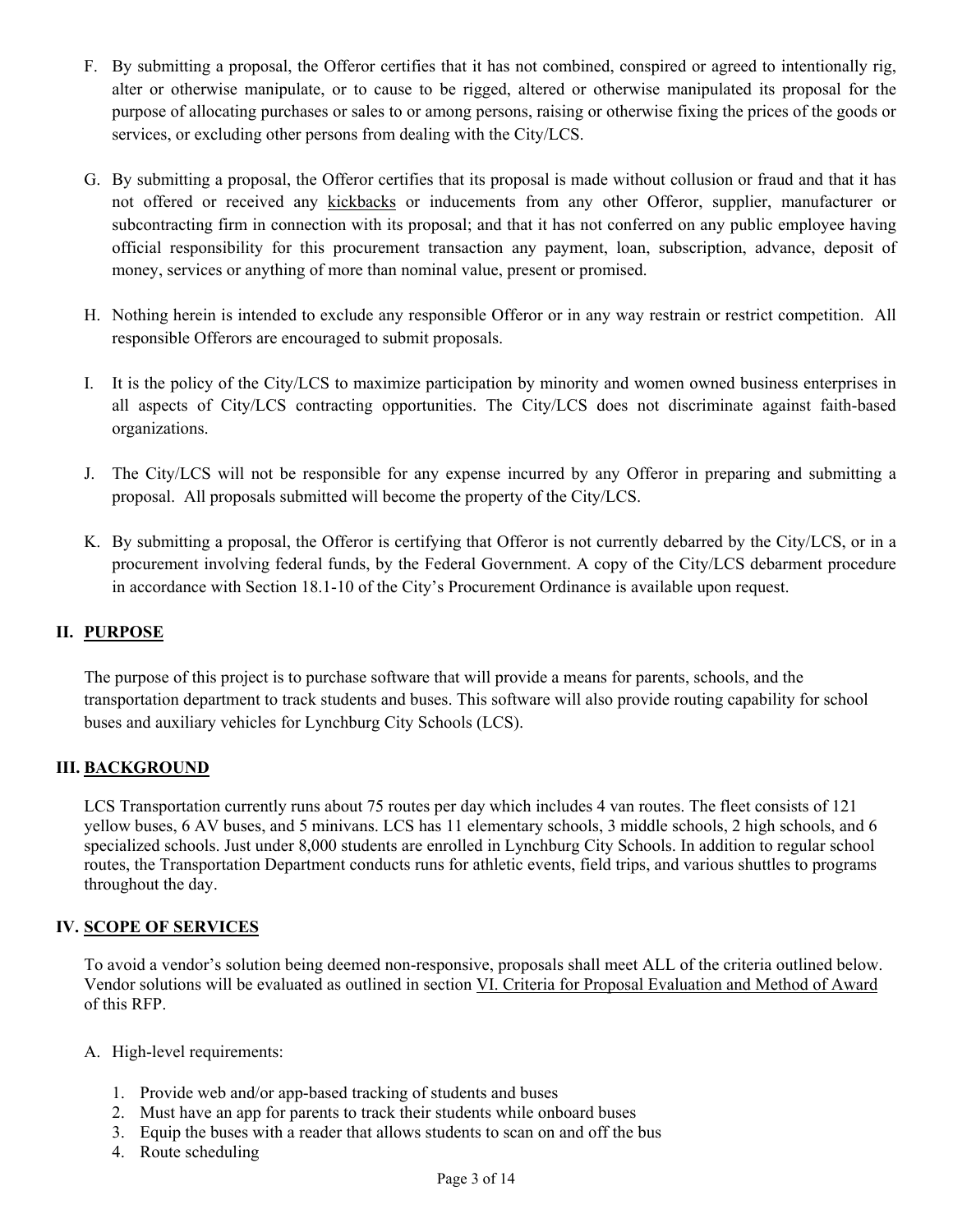### B. Hardware

- 1. Equipment needs:
	- a. Power Requirements Any power requirements for hardware installed in vehicles must be "plug and play." Any additional and/or sustainable power requirements must be included in vendor's proposal and include complete installation and testing.
	- b. Upgradability To the extent possible, LCS prefers commodity hardware for solutions that it implements. This includes server hardware as well as end-user devices such as microphones, headsets, tablets, and other computing devices. The more flexible, the better.
- 2. Installation Services:
	- a. LCS expects a turnkey solution. While LCS staff would like to observe installation for knowledge purposes, the installation of any hardware must be provided by the vendor. This includes unboxing, wiring, device inventory, wire management, and mounting.
	- b. Any waste from the installation needs to be remediated/disposed of by the vendor.
- 3. Number of Units: 110 (+/- 10)

#### C. Software

- 1. System integration:
	- a. This system MUST integrate with the Infinite Campus student information system.
		- 1. Integration does not have to mean API, but any scheduled tasks and automated jobs must be:
			- a. Coordinated with the LCS Infinite Campus support team
			- b. Written, documented, and maintained by the vendor
	- b. This system will need to either provide routing capabilities or integrate with Education Logistics's (Edulog) eSQL Routing program.
- 2. System uptime:
	- a. Vendor agrees to maintain a system uptime of 99.99%
- 3. System backups:
	- a. Vendor agrees to take full responsibility for system backups. This includes a weekly full backup/snapshot and daily incremental/differential backups or equivalent.
- 4. Accessibility:
	- a. To the largest extent possible, software should be WCAG 2.1 compliant. If the software is not web-based, it should comply to similar standards and guidelines as those set forth in the WCAG 2.1 specification.
- D. Licensing
	- 1. LCS has no specific preference for software licensing. Outline how your licensing is facilitated. ie. per bus, per student, or per user, etc. Please outline your licensing model in Section 7 – Pricing of the proposal. Are there any fees associated with making licensing changes?
	- 2. Guaranteed pricing for additional units / installs to be discussed during the negotiation phase of this process.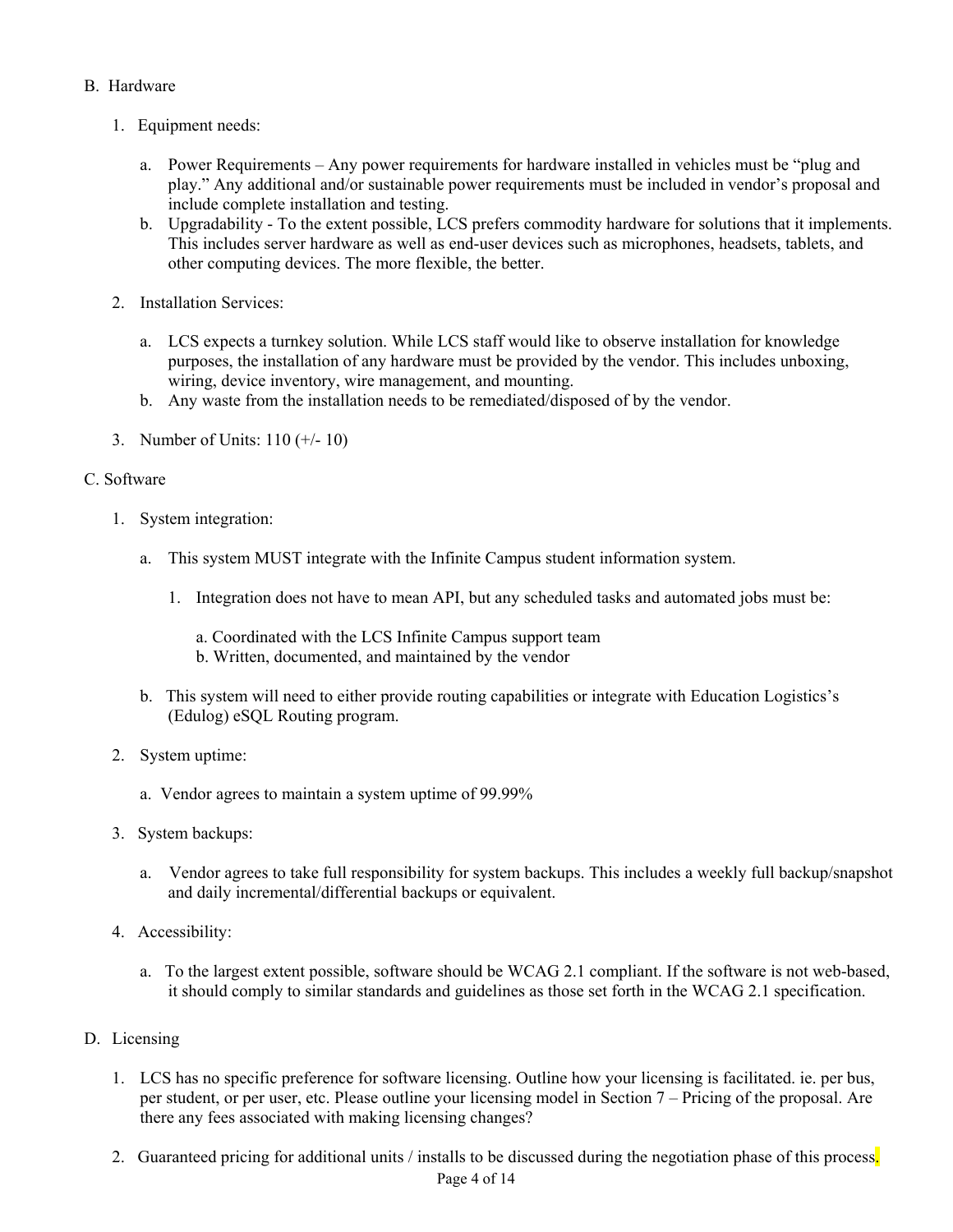## E. Support

- 1. Initial Training
	- a. On-site for initial training
	- b. Training for office staff on programming
	- c. Training on-site for drivers
- 2. Additional Professional Development training as necessary
- 3. Dedicated Support Team/Rep/Phone number to be provided to LCS.
- 4. Hours of Support
	- a. Vendor must be responsive to emergency requests from 5am EST to 7pm EST.

\*\*\*If the solution support provider and/or implementation services team requires network access to an LCS owned/managed system, a completed LCS Memorandum of Understanding related to IT Security must be completed and submitted to the LCS IT Director prior to establishing access. It is believed that the MOU will need to be furnished as a proposed solution will likely need to integrate with other LCS IT systems. This MOU is currently being revised and will be furnished to the awarded vendor prior to contract execution. The MOU will become an incorporated contract document.\*\*\*

## **V. PROPOSAL PREPARATION**

Proposals must address the items included in the Scope of Services and the Criteria for Proposal Evaluation. Proposals should be prepared simply, providing straightforward and concise responses to requests for information and descriptions of qualifications and capabilities. Responses shall be limited to no more than 30, one sided, or 15 double sided pages including all other materials, but, excluding the cover and sample reports. Each copy of the proposal must be bound with all documentation in a single volume where practical. Failure to do so will result in a lowered evaluation. Incomplete proposals may be determined non-responsive. Proposals with extraneous information or staff will receive lower ranking.

Offerors should organize their proposals using the format described below:

### **Title Page**

Furnish the **REQUEST FOR PROPOSALS TITLE PAGE** and include it as the first page of the proposal. The name stated on the Title Sheet must be the full legal name of the Offeror and the address must be that of the office which will have the responsibility for the services provided.

Offers should acknowledge receipt of addenda on the title page. Failure to do so may result the proposal being deemed non-responsive.

### **Section 1 - Project Understanding & Methodology**

- A. Briefly describe the understanding of the Scope of Services to be accomplished, and describe the proposed approach to providing the required services. Explain how the project will be organized, and steps anticipated. Clearly state your ability to meet or exceed the requested services, to include addressing the following:
	- 1. School Bus Transportation Software System Functionality Describe in detail how the proposed solution will function to meet the needs of the City/LCS as outlined in the Scope of Services.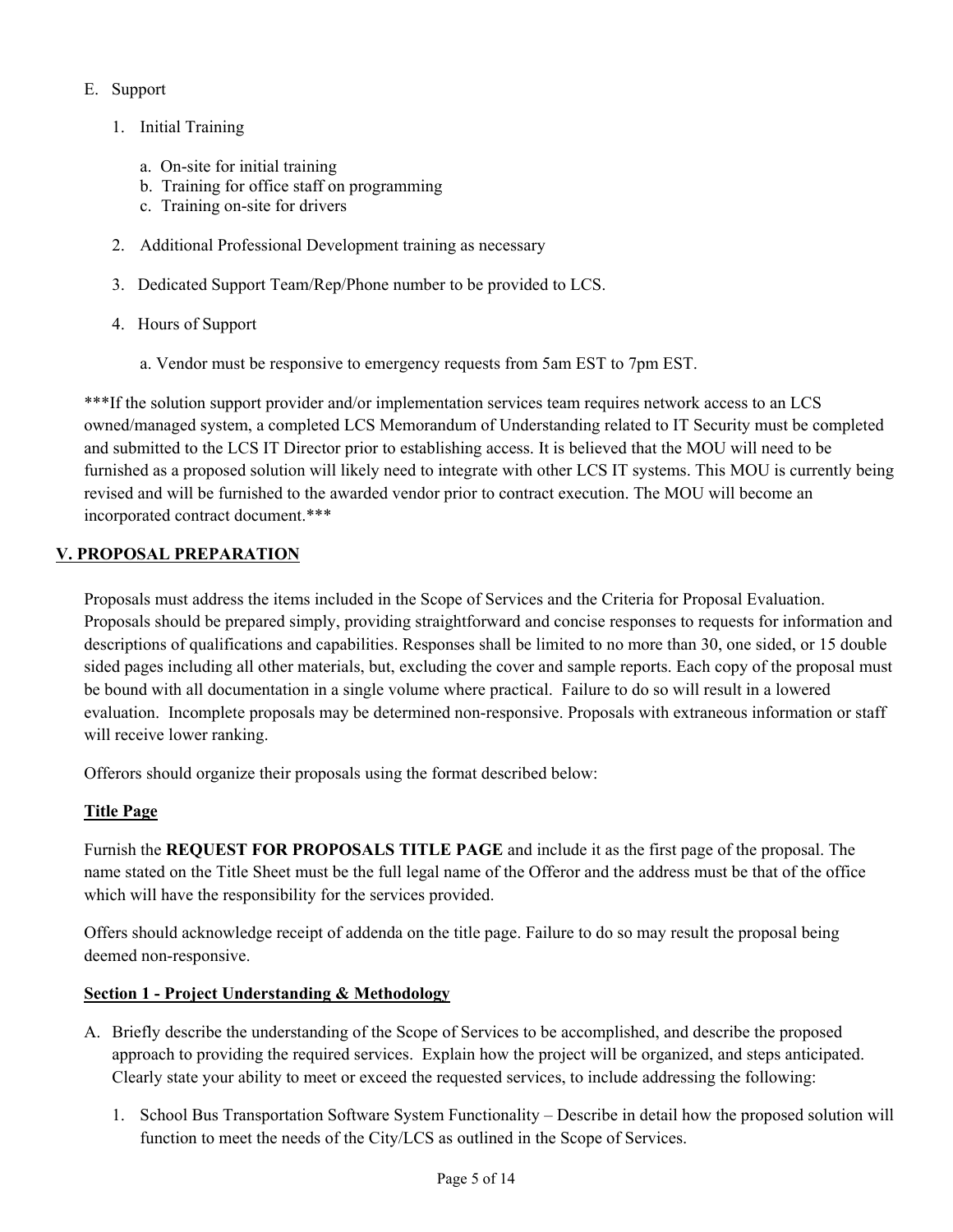- 2. Reporting Provide information regarding reporting capabilities of the proposed system. What specific data can be extracted from the proposed solution? Sample reports are encouraged and will not count toward the total page count of the proposal.
- 3. Training Elaborate on the training to be provided. (on-site, web-based, etc.) LCS is requesting some on-site training be performed.
- 4. System Maintenance/Support– Describe the following:
	- a. Process for obtaining and applying upgrades/updates to system software and hardware
	- b. Methods of engaging support and response time expectations
	- c. Hardware and software warranties. Length/duration of technical support coverage included and options for extended support (if any)
	- d. Schedule of support coverage (days and hours of availability)
- 5. A timeline for system implementation.

## **\*\*\*Please ensure that all responses from Attachment A. Technical Requirements are included in this section of the proposal.\*\*\***

## **Section 2 – Offeror/Staff Experience**

Indicate the project manager and each individual with a proposed role in the project. For each individual involved show:

- A. The role of the individual on this project.
- B. The projected availability of the individual over the next 12 months.
- C. The proportion of the total project effort to be provided by the individual.
- D. A resume of prior related experience. For each project listed on the individual's resume indicate:
	- 1. The role of the individual on that project.
	- 2. The number of equivalent full-time months worked by the individual on that project.
	- 3. The recentness of that project.

Resumes of individuals who will not be directly involved with the proposed project should not be included. Resumes for staff of sub-consultants should be included in the same format as those for the prime consultant.

### **Section 3 - Project Team**

Show a project team organization chart. For each individual indicate what proportion of total project staff-hours that individual will provide. Sum of all these proportions should be 100%. This may be divided into phases with proportions summing to 100% for each phase, if appropriate. Indicate the extent that individual team members have previously collaborated in terms of full-time months of collaboration.

### **Section 4 – Additional Firm Experience, Disaster Recovery Plan, and Security Capabilities**

Include a brief statement of the Offeror's experience in providing the services stated in the Scope of Services.

Include the findings of the Offeror's most recent IT Security Audit. A brief overview letter is acceptable. (The entire report is not needed)

Include an overview of the Offeror's Disaster Recovery Plan. (The entire plan is not needed)

If there is any pending legal action against the Offeror, please describe in this section of the proposal.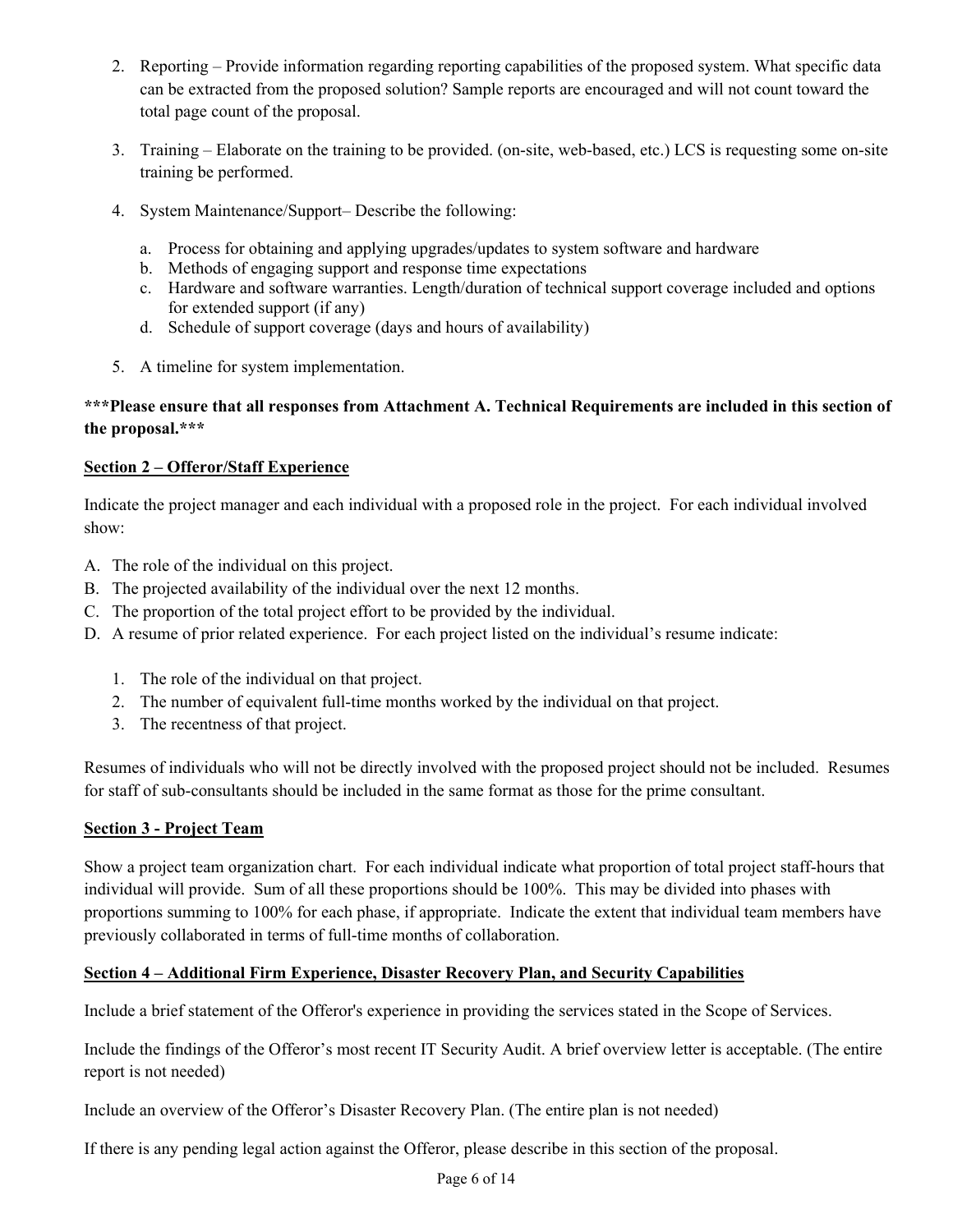### **Section 5 - References**

Provide a list of at least three Virginia localities (if available) for whom similar services of similar size and scope have been provided and dates when the service was provided. Include project name, types of services performed, client name, individual contact name, address, telephone number, and e-mail address. If three Virginia localities are not available, three localities that the Offeror provides services for that are similar in size to LCS should be given.

#### **Section 6 - Summary**

A brief summary of the reasons that the Offerors believe themselves to be the most qualified for this project.

### **Section 7 – Pricing**

Please provide detailed pricing for the School Bus Transportation Software System:

- A. The purchase of all hardware associated with the services.
- B. Software cost for the solution to include the Offeror's licensing model.
- C. Implementation costs all costs associated with the project from contract award through go-live These costs should be itemized as much as possible.
- D. Provide pricing for ongoing maintenance and support of the platform for subsequent terms of the contract.

### **VI. CRITERIA FOR PROPOSAL EVALUATION AND METHOD OF AWARD**

The following criteria will be utilized in evaluating proposals:

- A. The solution meets the technical specifications and requirements listed on Attachment A of the RFP. (30 points)
- B. The background, education, and experience of the Offeror in providing similar services or items elsewhere, including the level of experience in working with municipalities. (10 points)
- C. Reasonableness/competitiveness of the price of the proposed solution. (10 points)
- D. Proposed method of training and amount of training provided to the City/LCS staff. (10 points)
- E. Level of proposed customer support and ongoing maintenance services. (10 points)
- F. The reporting capabilities of the solution. (15 points)
- G. Flexibility of proposed commodity hardware. (15 points)

### **Method of Award**

Following evaluation of the written proposals as submitted, extended interviews / demonstrations for a School Bus Transportation Software System shall be held prior to selection. (The City/LCS reserves the right to conduct the interviews/demonstrations via web-based medium. Vendors may not be required to be physically present for the interviews/demonstrations) The opportunity to present shall be made to two or more Offerors deemed to be fully qualified and best suited among those submitting proposals, on the basis of the factors involved in the Request for Proposal, and respondents ranked 1, 2, 3 or more. Upon completion of the extended interviews and software demonstrations, the selection committee shall select firms for negotiation. The City/LCS project manager shall begin negotiations with the selected firm(s) in an attempt to reach an agreement to provide the services. Price shall be considered, but need not be the sole determining factor. If after negotiations have been conducted with the top ranked firm(s), an agreement cannot be reached, negotiations will be terminated with that firm, and negotiations began with the next highest ranked firm. This procedure will continue until an agreement is reached or negotiations are terminated and the services re-solicited. At any stage of the selection process should the City/LCS determine in writing and in its sole discretion that only one Offeror is fully qualified, or that one Offeror is clearly more highly qualified than the others under consideration, a contract may be negotiated and awarded to that Offeror.

Notice of Award will be posted on the City's web site (www.lynchburgva.gov) and on the bulletin board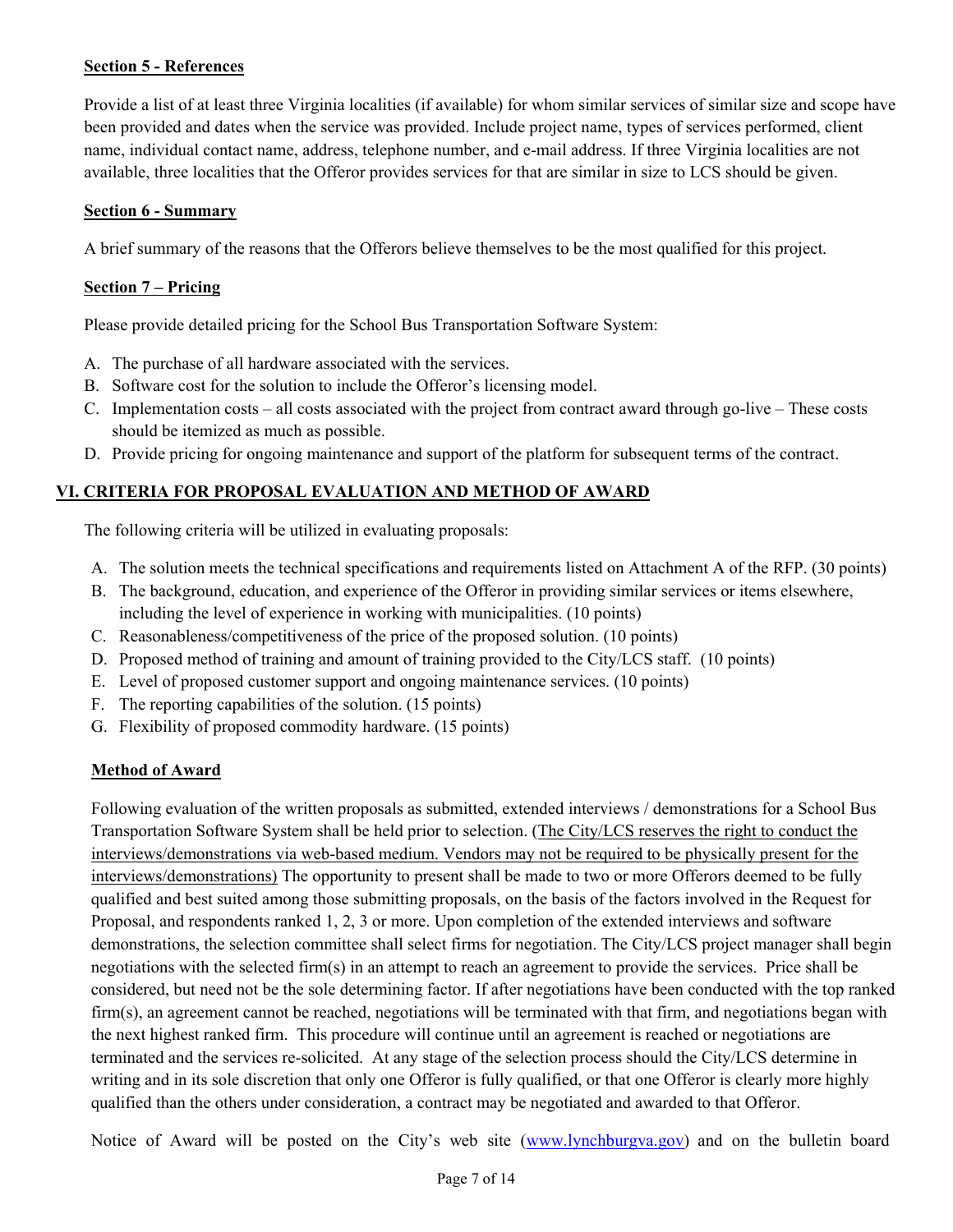located outside of the Procurement Office, 3rd floor City Hall, 900 Church Street, Lynchburg, Virginia, 24504.

### **VII. CONTRACT TERM**

The initial term of this contract shall be for two (2) years with the option to renew for an additional five (5) years in one (1) year increments upon mutual consent of the parties to the contract.

#### **VIII. GENERAL TERMS AND CONDITIONS**

The Contract for Services ("Contract" or "Agreement") with the successful Offeror will contain the following Terms and Conditions. Offerors taking exception to these terms and conditions or intending to propose additional or alternative language must (a) identify with specificity the City/LCS Terms and Conditions to which they take exception or seek to amend or replace; and (b) include any additional or different language with their proposal. Failure to both identify with specificity those terms and conditions Offeror takes exception to or seeks to amend or replace as well as to provide Offeror's additional or alternate Contract terms may result in rejection of the proposal.

#### A. Subcontracting and Assignment of Work

The Consultant shall not subcontract or assign portions of the work, other than those specifically defined in the contract, without the express written consent of the City/LCS. A description of any work the Offeror proposes to subcontract shall be submitted to the City/LCS for review and approval along with the name and address of the individual, firm, or corporation that is the proposed subcontracting firm. This submittal shall also include a list of the key personnel that the subcontractor will assign to the project. All work performed by any subcontractor shall be coordinated by the Consultant who shall be responsible to the City/LCS for all work performed by any subcontractor or special consultant.

#### B. Independent Successful Firm

The Consultant is an independent firm and nothing contained in a subsequent contract shall constitute or designate such firm or any of its agents or employees as employees of the City/LCS.

C. Notification

Any notice required by the contract shall be effective if given by registered mail, return receipt requested, to the Consultant in the name and at the address given in its proposal submission; provided that change of address shall be effective if given in accordance with this paragraph. Unless otherwise specified, any notice to the City/LCS shall be given to the City of Lynchburg, Procurement Manager, 900 Church Street, Lynchburg, VA 24504. The Consultant agrees to notify the City/LCS immediately of any change of legal status or of address. Any notice provided in accordance with this paragraph shall be deemed to have been completed five calendar days after the date of mailing.

#### D. Cooperative Procurement

As authorized in § 2.2-4304 of the Code of Virginia, this procurement is being conducted on behalf of and may be used by public bodies, agencies, institutions and localities of the several states, territories of the United States, and the District of Columbia with the consent of the Consultant.

E. Termination

Subject to the provisions below, the contract may be terminated by the City/LCS upon thirty (30) days advance written notice to the Consultant; but if any work or service hereunder is in progress, but not completed as of the date of termination, then the contract may be extended upon written approval of the City/LCS until said work or services are completed and accepted. All information and materials gathered and/or prepared by or for it under the terms of the contract shall be delivered to, become and remain the property of the City/LCS. The City/LCS shall have the right to use and reproduce the data and reports submitted hereunder, without additional compensation to the Consultant.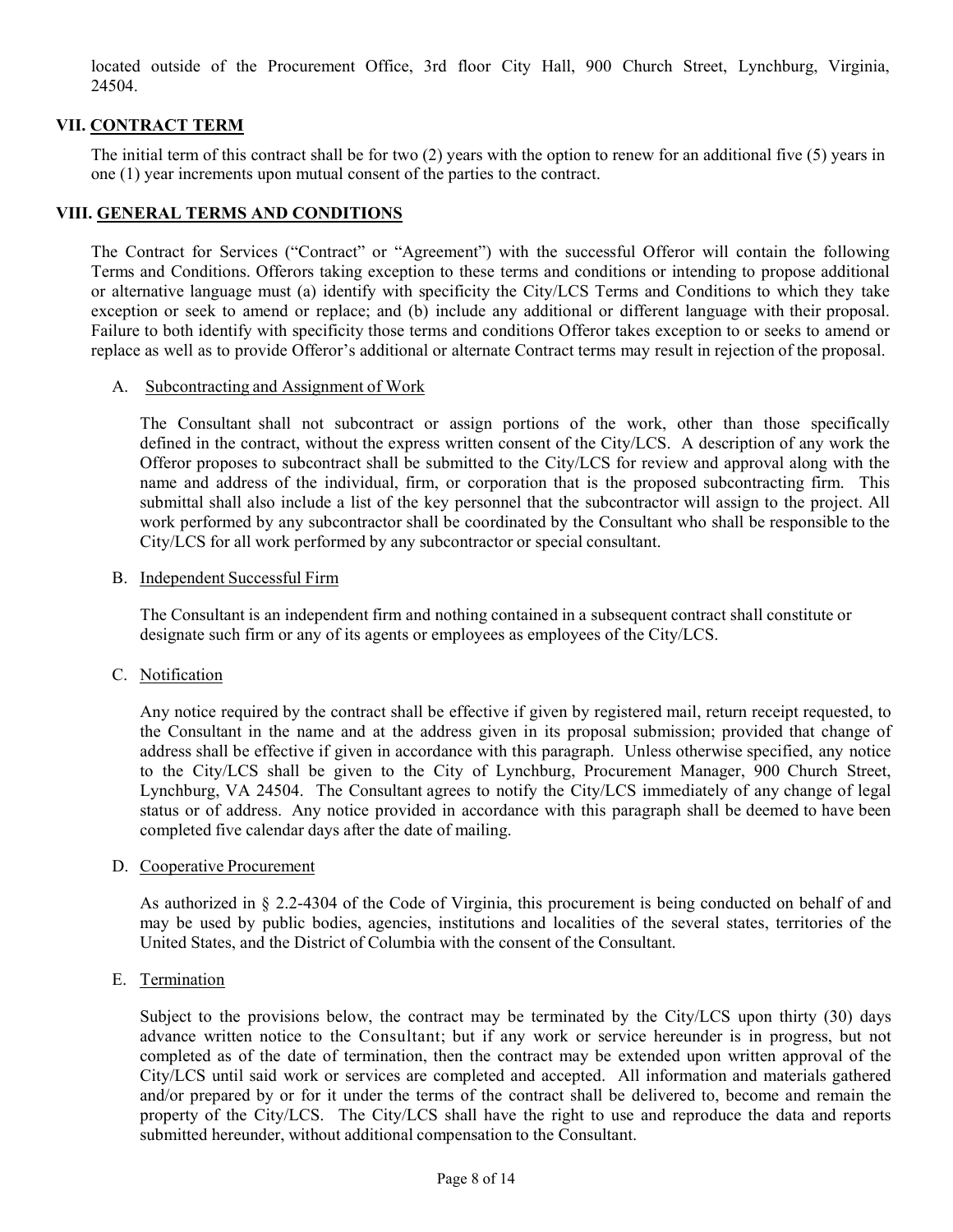Termination for Convenience:

The City/LCS may terminate this contract for convenience at any time in which the case the parties shall negotiate reasonable termination costs.

Termination for Cause:

In the event of Termination for Cause, the thirty (30) days advance notice is waived and the Consultant shall not be entitled to termination costs.

Termination Due to Unavailability of Funds in Succeeding Fiscal Years:

If funds are not appropriated or otherwise made available to support continuation of the performance of this Contract in a subsequent fiscal year, then the Contract shall be canceled and, to the extent permitted by law, the Consultant shall be reimbursed for the reasonable value of any non-recurring costs incurred but not amortized in the price of the supplies or services delivered under the Contract.

F. Laws and Regulations

The Successful firm shall abide by all Federal, State and Local laws and regulations governing the provision of the services called for in the contract. The Successful firm shall give notice and comply with all laws, ordinances, rules, regulations, and lawful orders of any public authority bearing on the performance of the work.

By entering this Contract, the Consultant certifies that it does not and will not during the performance of this Contract violate the provisions of the Federal Immigration Reform and Control Act of 1986, which prohibits employment of illegal aliens.

This contract shall be governed and construed in all respects by its terms and by the laws of the Commonwealth of Virginia. Any legal proceedings arising out of or related to this contract shall be filed by the parties in the City of Lynchburg General District Court or the Lynchburg Circuit Court.

G. Additional Services

The City/LCS may add to the Scope of Services any services of a similar nature to those specified in the Scope of Services of this Request for Proposals as mutually agreed to at a price mutually agreed upon.

H. Severability

Each paragraph and provision of the resultant contract will be severable from the entire contract and if any provision is declared invalid, the remaining provisions shall remain in effect.

I. Licenses and Permits

The successful firm shall secure and pay for all permits, governmental fees and licenses necessary for the proper execution and completion of the work which are legally required prior to and during the work. The City/LCS will not charge for any permits required by the City of Lynchburg.

J. Nondiscrimination

If the resultant contract exceeds \$10,000, during the performance of the contract, the Consultant agrees as follows:

- a. The Consultant will not discriminate against any employee or applicant for employment because of race, religion, color, sex or national origin, except where religion, sex or national origin is a bona fide occupational qualification reasonably necessary to the normal operation of the Consultant. The Consultant agrees to post in conspicuous places, available to employees and applicants for employment, notices setting forth the provisions of this non-discrimination clause.
- b. The Consultant, in all solicitations or advertisements for employees placed by or on behalf of the Consultant, will state that such Consultant is an equal opportunity employer.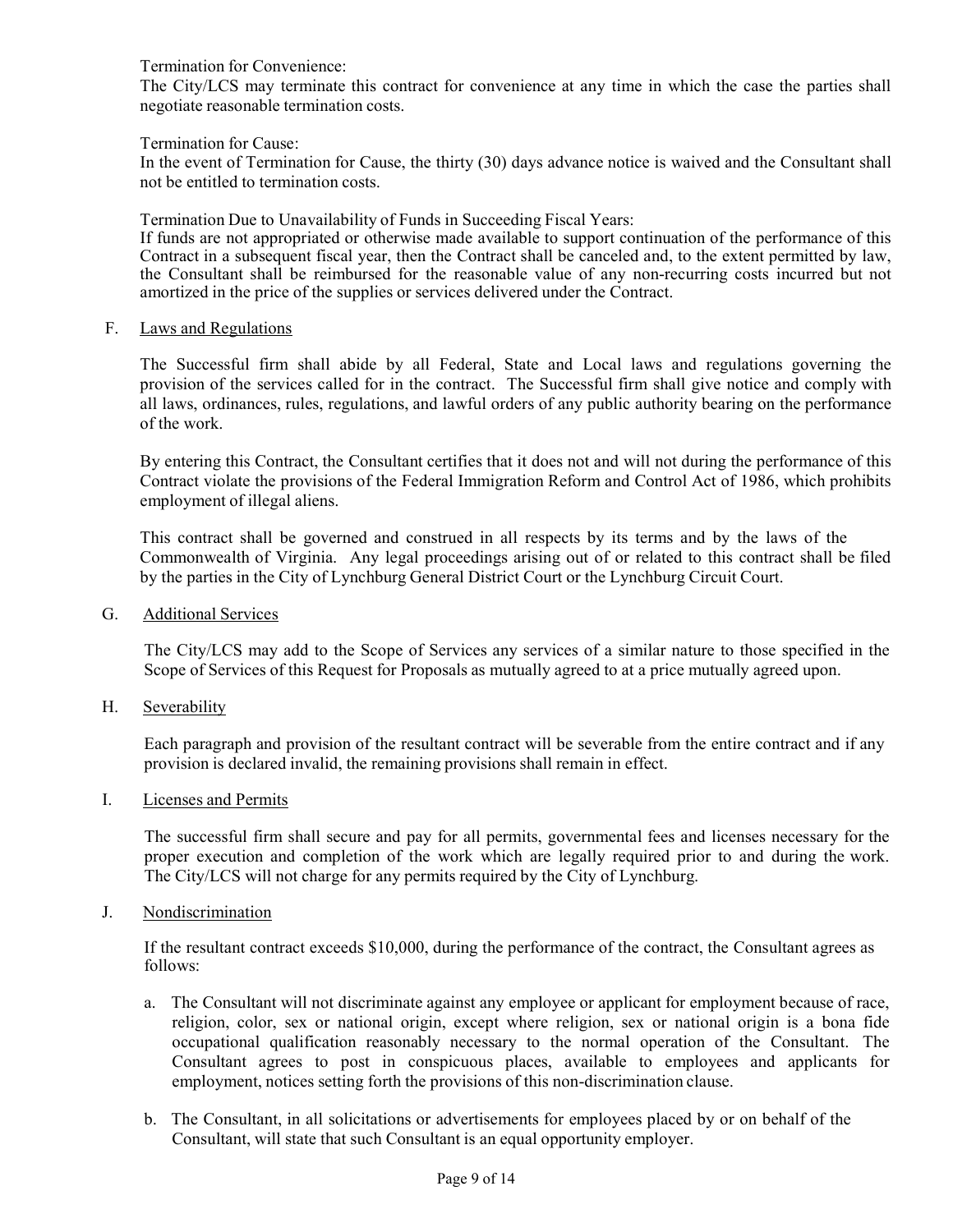- c. Notices, advertisements and solicitations placed in accordance with federal law, rule or regulation shall be deemed sufficient for the purpose of meeting the requirements of this section.
- d. The Consultant will include the provisions of the foregoing paragraphs a, b and c in every subcontract or purchase order of over \$10,000, so that the provisions will be binding upon each subcontracted firm or vendor.
- K. Payments to Successful firms

Payments to the Consultant shall be made within 30 days after receipt of an approved invoice for services provided in the previous month. Backup documentation for each invoice shall be provided in detail satisfactory to the City/LCS. The Consultant's records and documentation supporting such invoices shall be made available to the City/LCS upon reasonable request. The Consultant agrees to retain all records, documents and support materials relevant to the contract for a period of five years following final payment. Invoices must be prepared in formats as required by funding agencies.

In accordance with Virginia Code Section 2.2-4354 the Consultant agrees that:

- 1. Should any contractor be employed by the Consultant for the provision of any goods or services under this Contract, the Consultant agrees to the following:
	- (a) The Consultant shall, within seven days after receipt of any payments from the City/LCS pursuant to this Contract, either:
		- (1) Pay the subcontractor for the proportionate share of the total payment received from the City/LCS attributable to the goods or services provided by the subcontractor; or
		- (2) Notify the City/LCS, as applicable, and the subcontractor, in writing, of the intention to withhold all or a part of the subcontractor's payment with the reason for nonpayment. Written notice to the City/LCS shall be given to: City of Lynchburg Procurement Manager, 900 Church Street, Lynchburg, VA 24504.
	- (b) The Consultant shall pay interest to the subcontractors, at the rate of one percent per month on all amounts owed to the subcontractor that remain unpaid after seven days following receipt of payment from the City/LCS for goods or services provided under this Contract, except for amounts withheld under subparagraph (a)(2) above.
	- (c) The Consultant shall include in each of its subcontracts a provision requiring each subcontractor to include or otherwise be subject to the same payment and interest requirements with respect to each lower-tier subcontractors firm.
	- (d) The Consultant's obligation to pay an interest charge to a subcontractor shall not be an obligation of the City/LCS.
	- (e) No contract modification shall be allowed for the purpose of providing reimbursement for these interest charges. No cost reimbursement claim shall include any amount for reimbursement of these interest charges.
- L. Contractual Claims

Any claims by a contractor or anyone claiming on the contractor's behalf against the City/LCS arising under or relating to a contract shall only be resolved as specified in the City's Procurement Ordinance, Sec. 18.1-7, ensuring timely notice of the claim.

Page 10 of 14 The contractor shall give the City/LCS written notice of any claim within ten (10) days of the beginning of the occurrence of the event leading to the claim being made. The written notice shall be a document from the contractor addressed to the City/LCS official or employee designated by the contract to receive such notice, or if no one is so designated, to the LCS Superintendent. The written notice shall clearly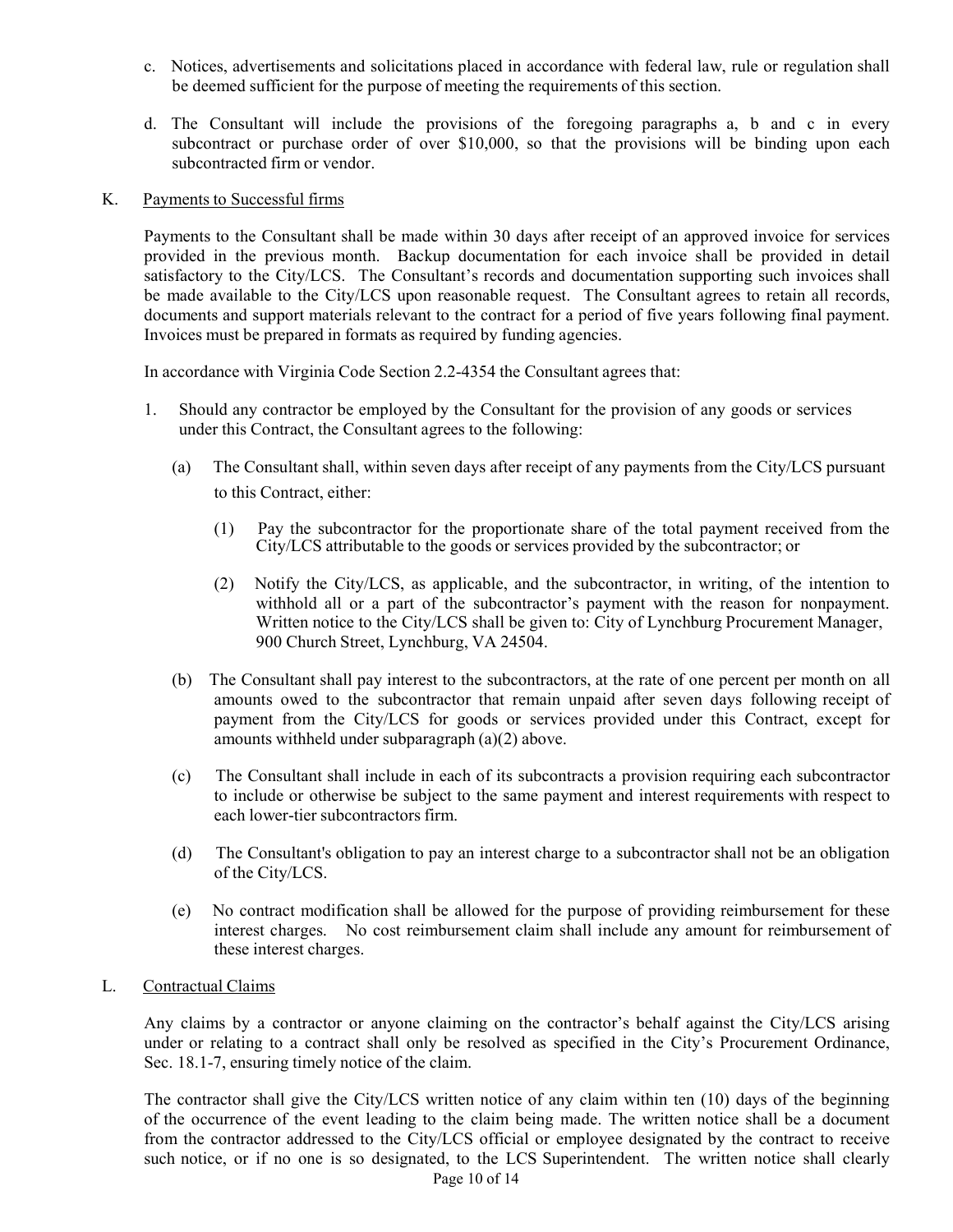state the contractor's intention to make a claim, shall describe the occurrence involved, and shall be transmitted in a manner to ensure receipt by the City/LCS. The contractor shall submit the claim and any supporting data to the City/LCS within thirty (30) days after the occurrence giving rise to the claim ends. The burden shall be on the contractor to substantiate that it has given written notice and submitted its claim in accordance with this provision.

#### M. Taxes

The Consultant shall pay all City, State, and Federal taxes required by law enacted at the time proposals are received and resulting from the work or traceable thereto, under whatever name levied. Said taxes shall not be in addition to the contract price as the taxes shall be an obligation of the Consultant and not of the City/LCS and the City/LCS shall be held harmless for same by the Consultant.

### N. Indemnification

To the fullest extent permitted by law, the Consultant, for itself, heirs, representatives, successors and assigns agrees to save, defend, keep harmless and indemnify the City/LCS and all of its officials, agents and employees (collectively, the "City/LCS ") from and against any and all claims, loss, damage, injury, costs (including court costs and attorney's fees), charges, liability or exposure, however caused, resulting from, arising out of or in any way connected with the Consultant's performance (or nonperformance) of the contract terms or its obligations under this contract.

### O. Contract Assignment

The resultant contract may not be assigned, in whole or part, without the written consent of the City/LCS. The rights and obligations of the Consultant are personal and may be performed only by the Consultant. Any purported assignment that does not comply with this provision is void. This contract is binding upon and inures to the benefit of the parties and their respective permitted successors and assigns.

#### P. Royalty and License Fees and Copyright, Trademark and Patent Protection

The Successful firm shall pay all royalty and license fees relating to the items covered by the contract. In the event any third party shall claim that the manufacture, use and sales of these goods offered hereby constitutes an infringement of any copyright, trademark, or patent, the Offeror shall indemnify and hold harmless the City/LCS from any cost, expense, damage or loss incurred in any manner by the City/LCS on account of such alleged infringement.

#### Q. Precedence of Documents

The precedence of documents shall be as follows: the CONTRACT, the Request for Proposals and the Offeror's response to the Request for Proposals.

R. Insurance

The Consultant shall be required to maintain in force such insurance, in amounts acceptable to the City/LCS, as will protect it and the City/LCS from claims which may arise out of or result from the execution of the work, whether such execution be by the firm, its employees, agents, subcontractors or by anyone for whose acts any of them may be liable. This coverage should include, at a minimum, Worker's Compensation and General Liability (including premises/operations, independent successful firms, products and completed operations, contractual liability and personal injury liability). All insurance shall be provided by companies authorized to conduct business in the Commonwealth. The Consultant shall furnish the City/LCS with an original Certificate of Insurance upon request. The Certificate should name the City/LCS as additional insured under their General Liability coverage. The Consultant shall notify the City/LCS at least 30 days prior to policy cancellation, non-renewal or reduction of coverage.

### S. Administrative Appeals Procedure

(a) The following are the exclusive procedures for a bidder or offeror to protest the City's/LCS's award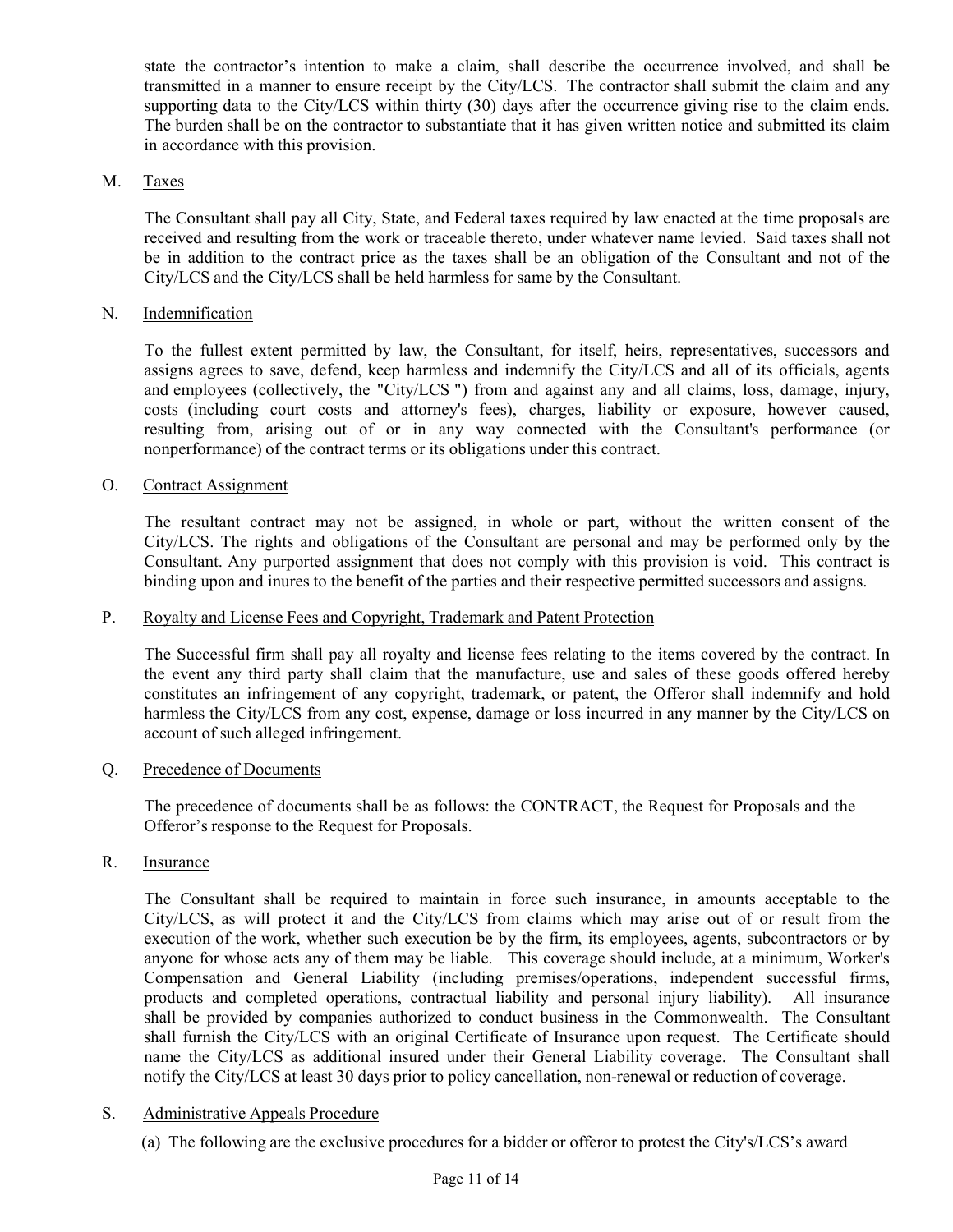or decision to award a contract.

- (1) Any protest to award a contract shall be in writing and shall be delivered so that it is received by the LCS Superintendent not later than five (5) business days after announcement of the award or decision to award, whichever comes first. Otherwise any such protest shall be deemed to be waived.
- (2) Except for a protest of an emergency or sole source procurement, a protest of a City/LCS award or decision to award a contract may only be made by a person who submitted a bid or proposal for the procurement at issue and who was reasonably likely to have its proposal accepted but for the City's/LCS's decision. In the case of an emergency or sole source procurement, a protest may only be made by a person who can show that he was reasonably likely to have submitted a successful bid or proposal if the procurement had been other than emergency or sole source.
- (3) Protests shall only be granted if (1) the protester has complied fully with this Sec. 18.1-6 and there has been a violation of law, the Lynchburg public procurement code, or mandatory terms of the solicitation that clearly prejudiced the protestor in a material way, or (2) a statute requires voiding of the decision.
- (4) The LCS Superintendent shall issue a written decision on a protest within ten (10) days of its receipt by the LCS Superintendent.
- (5) If the protest is denied, the protestor may only appeal the denial or otherwise contest or challenge procurement by then filing suit in the Lynchburg Circuit Court, Lynchburg, Virginia, and serving the City/LCS with such suit within ten (10) days of such denial. Otherwise, the LCS Superintendent's decision shall be final and conclusive, and the protester's right to appeal the denial or to otherwise contest or challenge the procurement shall be deemed to be waived.
- (6) The City/LCS should defer award of a contract where the decision to award has been protested unless there is a written determination by the LCS Superintendent that proceeding without delay is necessary to protect the public interest or unless the bid or offer of the prospective awardee would expire.
- (7) The validity of a contract awarded and accepted in good faith shall not be affected by the fact that a protest or appeal is filed.
- (8) The exclusive relief allowed if a protest is granted is to void the decision being protested. If a contract has already been awarded and performance under the contract has begun, the contract need not be voided if not in the public interest to do so. Under no circumstances will any monetary amount be allowed to the protestor as part of any relief granted.
- (9) Strictly following these procedures shall be a mandatory prerequisite for protest of the City's/LCS's award or decision to award a contract. Failure by a bidder to follow these procedures strictly shall preclude that bidder's protest and be deemed to constitute a waiver of any protest.
- (b) A protest may not be based upon the alleged non-responsibility of a person to whom the city awards or makes a decision to award a contract.
- T. Drug Free Workplace

In accordance with Sec 2.2-4312 of the Virginia Code, during the performance of this contract, the Consultant agrees to (i) provide a drug-free workplace for the consultant's employees; (ii) post in conspicuous places, available to employees and applicants for employment, a statement notifying employees that the unlawful manufacture, sale, distribution, dispensation, possession, or use of a controlled substance or marijuana is prohibited in the Consultant's workplace and specifying the actions that will be taken against employees for violations of such prohibition; (iii) state in all solicitations or advertisements for employees placed by or on behalf of the consultant that such consultant maintains a drug-free workplace; and (iv) include the provisions of the foregoing clauses in every subcontract or purchase order of over \$10,000, so that the provisions will be binding upon each sub-Consultant or vendor.

Successful firm shall not use, possess, manufacture, or distribute alcoho1 or illegal drugs during the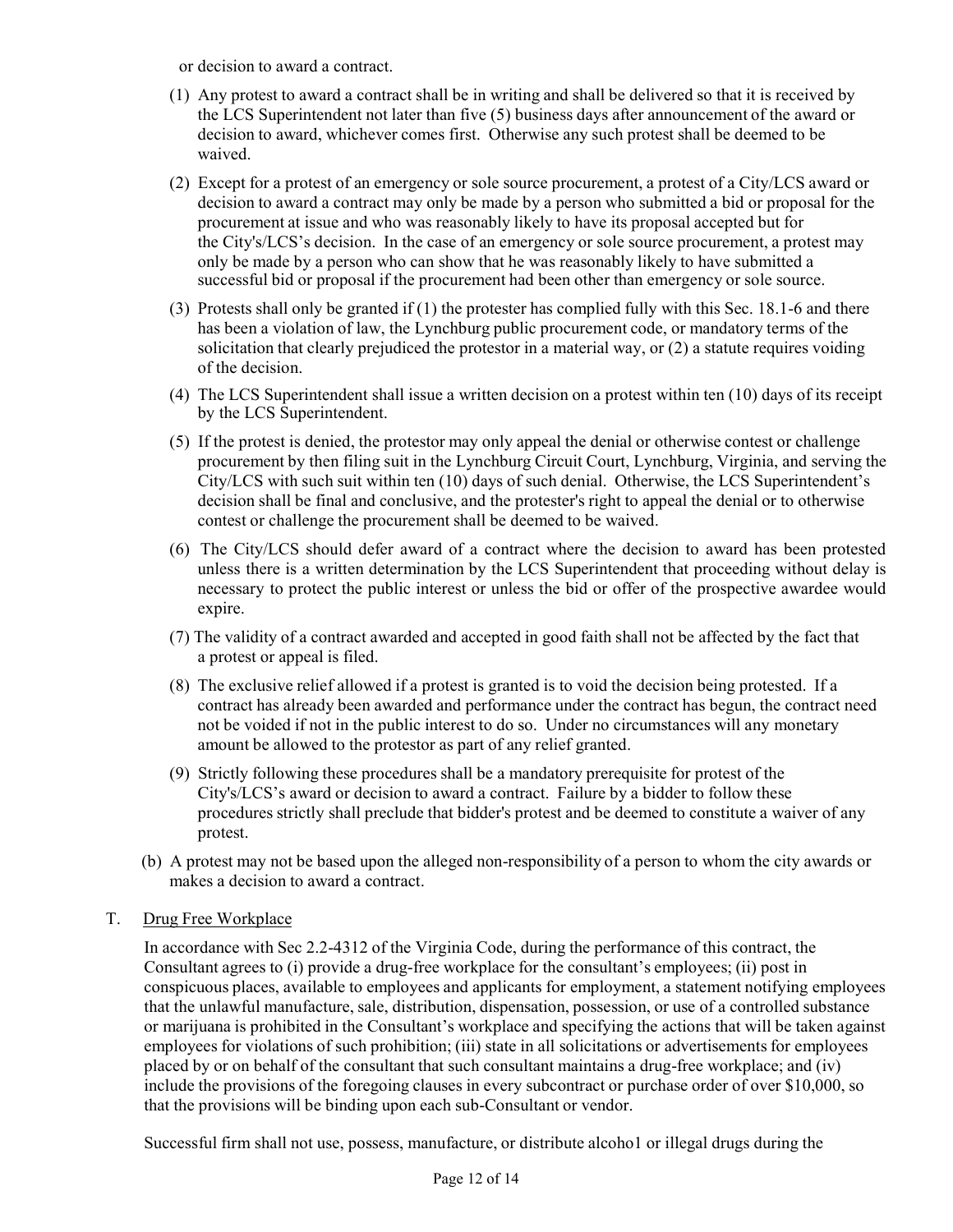performance of the contract or while on City/LCS premises or distribute it to City/LCS employees.

Successful firm understands that a violation of these prohibitions constitutes a breach of the contract and that the City/LCS has the right cancel the contract.

For the purpose of this section, "Drug-free workplace" means a site for the performance of work done in connection with a specific contract awarded to a firm, the employees of which are prohibited from engaging in the unlawful manufacture, sale, distribution, dispensation, possession or use of any controlled substance or marijuana during the performance of the contract.

#### U. Certification by Consultant as to Felony Convictions

No one with a felony conviction may be employed under this Contract and by the signature of its authorized official on the response to this solicitation; the Consultant certifies that neither the contracting official nor any of the Consultant's employees, agents or subcontractors who will work under this contract have been convicted of a felony.

#### V. Confidentiality

1. Consultant Confidentiality

The Consultant acknowledges and understands that its employees may have access to proprietary, business information, or other confidential information belonging to the City of Lynchburg/LCS. Therefore, except as required by law, the Consultant agrees that its employees will not:

- a) Access or attempt to access data that is unrelated to their job duties or authorizations as related to this Contract.
- b) Access or attempt to access information beyond their stated authorization.
- c) Disclose to any other person or allow any other person access to any information related to the City/LCS or any of its facilities or any other user of this Contract that is proprietary or confidential. Disclosure of information includes, but is not limited to, verbal discussions, FAX transmissions, electronic mail messages, voice mail communication, written documentation, "loaning" computer access codes and/or another transmission or sharing of data.

The Consultant understands that the City/LCS, or others may suffer irreparable harm by disclosure of proprietary or confidential information and that the City/LCS may seek legal remedies available to it should such disclosure occur. Further, the Consultant understands that violations of this provision may result in Contract termination.

The Consultant further understands that information and data obtained during the performance of this contract shall be considered confidential, during and following the term of this Contract, and will not be divulged without the Purchasing Agent's written consent and then only in strict accordance with prevailing laws. The Consultant shall hold all information provided by the City/LCS as proprietary and confidential, and shall make no unauthorized reproduction or distribution of such material.

#### 2. City/LCS Confidentiality

The City/LCS understands that certain information provided by the Consultant during the performance of this Contract may also contain confidential or proprietary information. Consultant acknowledges that this Contract and public records (as defined by §2.2-3701 of the Virginia Freedom of Information Act) provided pursuant to this Contract are subject to the Virginia Freedom of Information Act §§2.2-3700 et seq. and the Virginia Public Procurement Act §2.2-4342 of the Code of Virginia.

W. The Consultant shall devote such part of its time as is reasonably necessary to the operations outlined under the resultant contract. The Consultant may engage in business ventures of a nature and description independent of this Contract with the City/LCS. The Consultant is required to disclose immediately any outside activities or interests, as they arise, that conflict or suggest a potential conflict with the declared or stated interests of the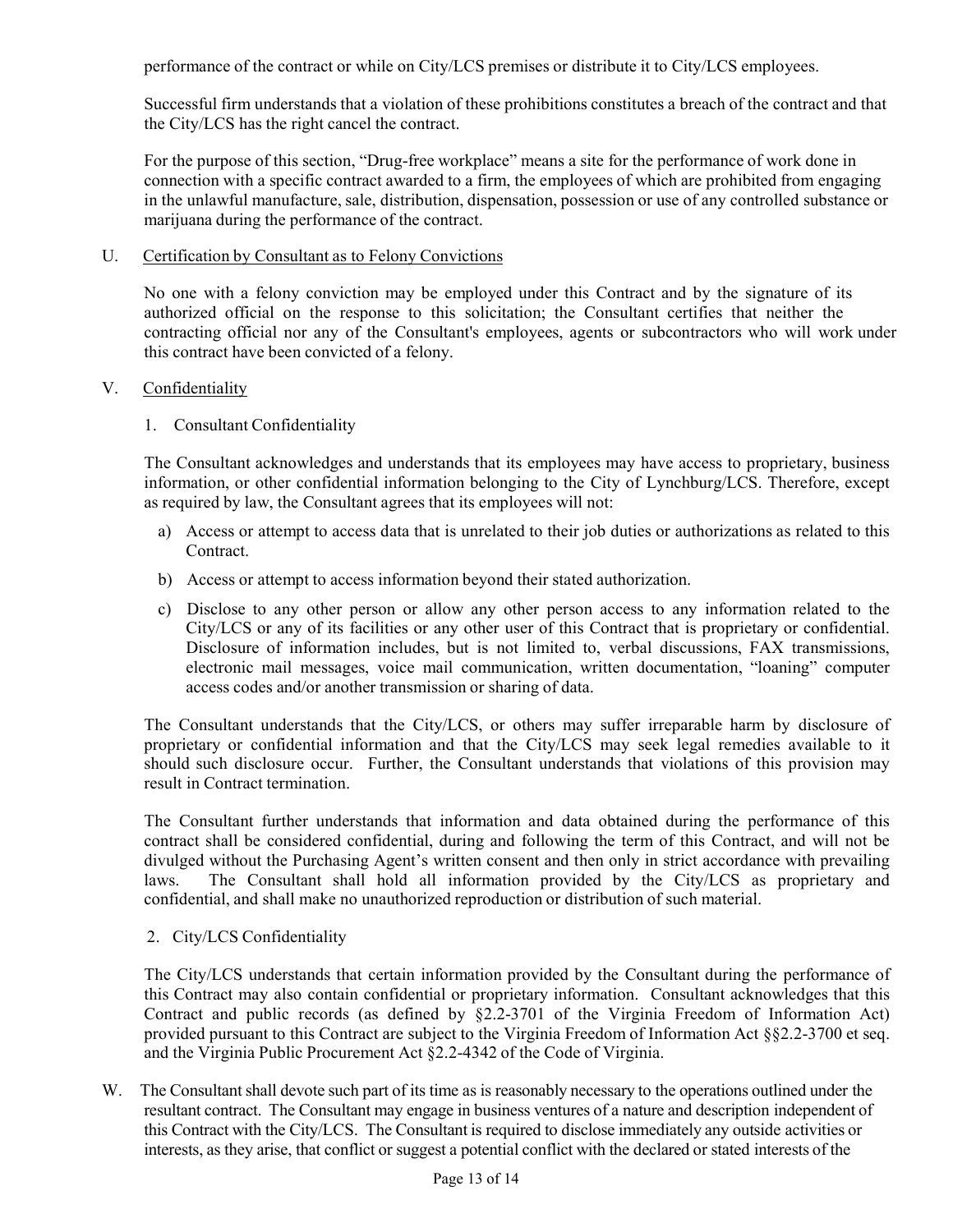City/LCS. The Consultant is required to disclose all local government clients and must attest that work for those clients will not conflict with the interests of the City/LCS. The City/LCS reserves the right to object to such attestations. If such objections arise, the parties will agree to the best course of action to resolve the conflict or potential conflict.

The Consultant shall conduct all transactions under this contract in good faith. The Consultant will employ the highest ethical and professional standards at all times, failure to do so could result in termination of the Contract for cause or convenience.

X. Sexual Harassment and Smoke-Free Environment: City/LCS does not and will not tolerate any form of sexual harassment, including but not limited to physical, verbal, implied or any other context that shall be interpreted by the City/LCS as harassment. Smoking is not permitted on any City/LCS site (including both in buildings and on school grounds).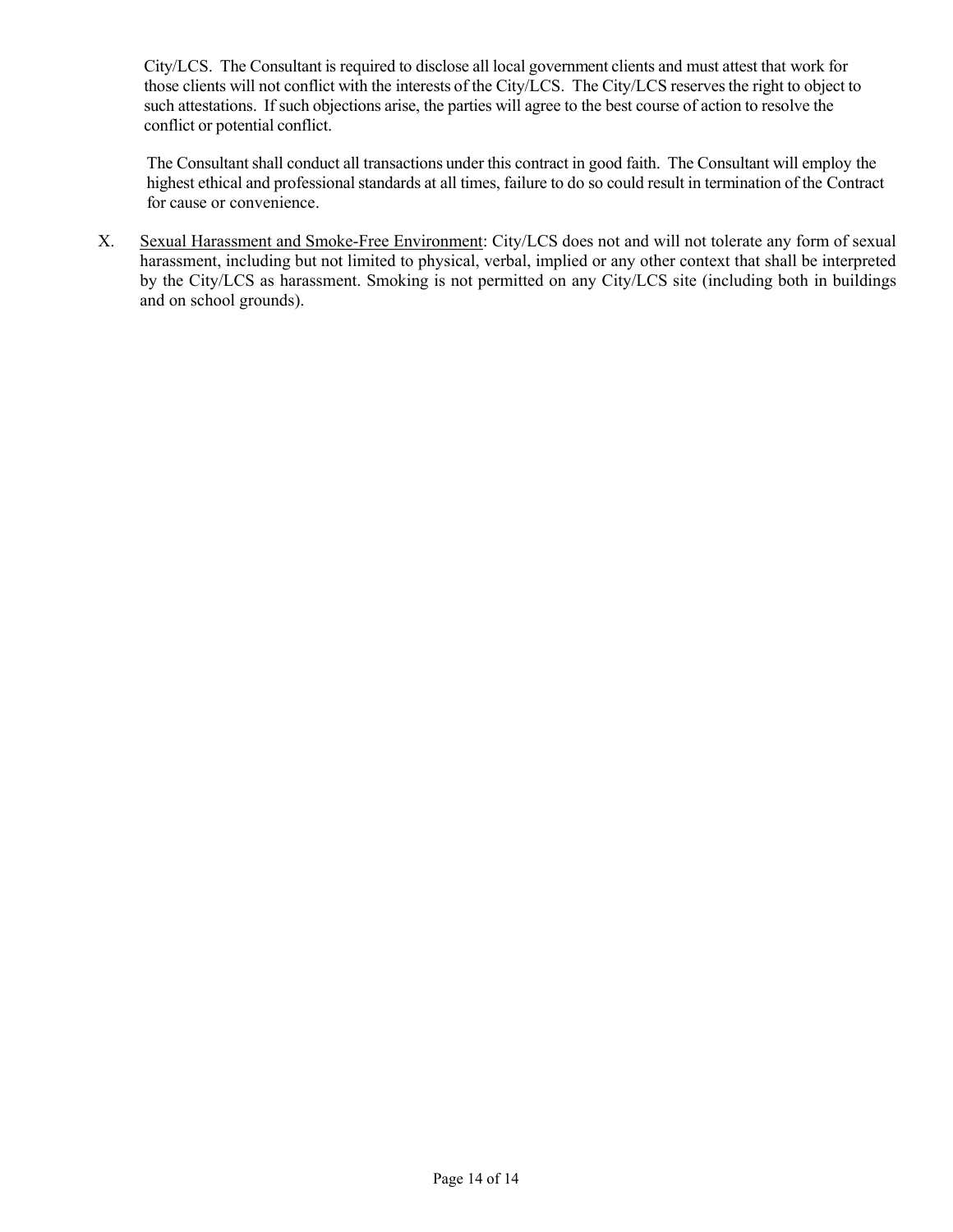# **2022 -057 RFP School Bus Transportation Software System Attachment A Functionality Matrix**

Please indicate, by placing an X in the columns below, your solution's ability to meet the functional and technical requirements listed. Place an X in the appropriate column for each criteria listed. 'Yes' if it meets the requirement, 'No' if it does not meet the requirement, and 'Modify' if a modification can be made to meet the requirement. Please notate all modifications in Section 1 of your proposal.

| Criteria<br>Number | FUNCTIONAL REQUIREMENTS CRITERIA                                                                                                                                                                                                                    | Yes | N <sub>0</sub> | <b>Modify</b> |
|--------------------|-----------------------------------------------------------------------------------------------------------------------------------------------------------------------------------------------------------------------------------------------------|-----|----------------|---------------|
| $\mathbf{A}$       | <b>High Level Requirements</b>                                                                                                                                                                                                                      |     |                |               |
| 1                  | Provides web and/or app-based tracking of students and buses                                                                                                                                                                                        |     |                |               |
| $\overline{2}$     | Has an app for parents to track their students while onboard buses                                                                                                                                                                                  |     |                |               |
| 3                  | Can equip the buses with a reader that allows students to scan on and off the bus                                                                                                                                                                   |     |                |               |
| 4                  | Route scheduling functionality                                                                                                                                                                                                                      |     |                |               |
| B                  | <b>Hardware - Equipment Needs</b>                                                                                                                                                                                                                   |     |                |               |
| 5                  | Power Requirements - Any power requirements for hardware installed in vehicles are "plug and play." Any<br>additional and/or sustainable power requirements must be included in vendor's proposal and include complete<br>installation and testing. |     |                |               |
| 6                  | Solution uses commodity hardware.                                                                                                                                                                                                                   |     |                |               |
|                    | <b>Hardware - Installation Needs</b>                                                                                                                                                                                                                |     |                |               |
| 7                  | Solution is turnkey - LCS will not need to be directly involved with the installation of any hardware.                                                                                                                                              |     |                |               |
| 8                  | All waste created as a result of the installation will be remediated/disposed of by the vendor.                                                                                                                                                     |     |                |               |